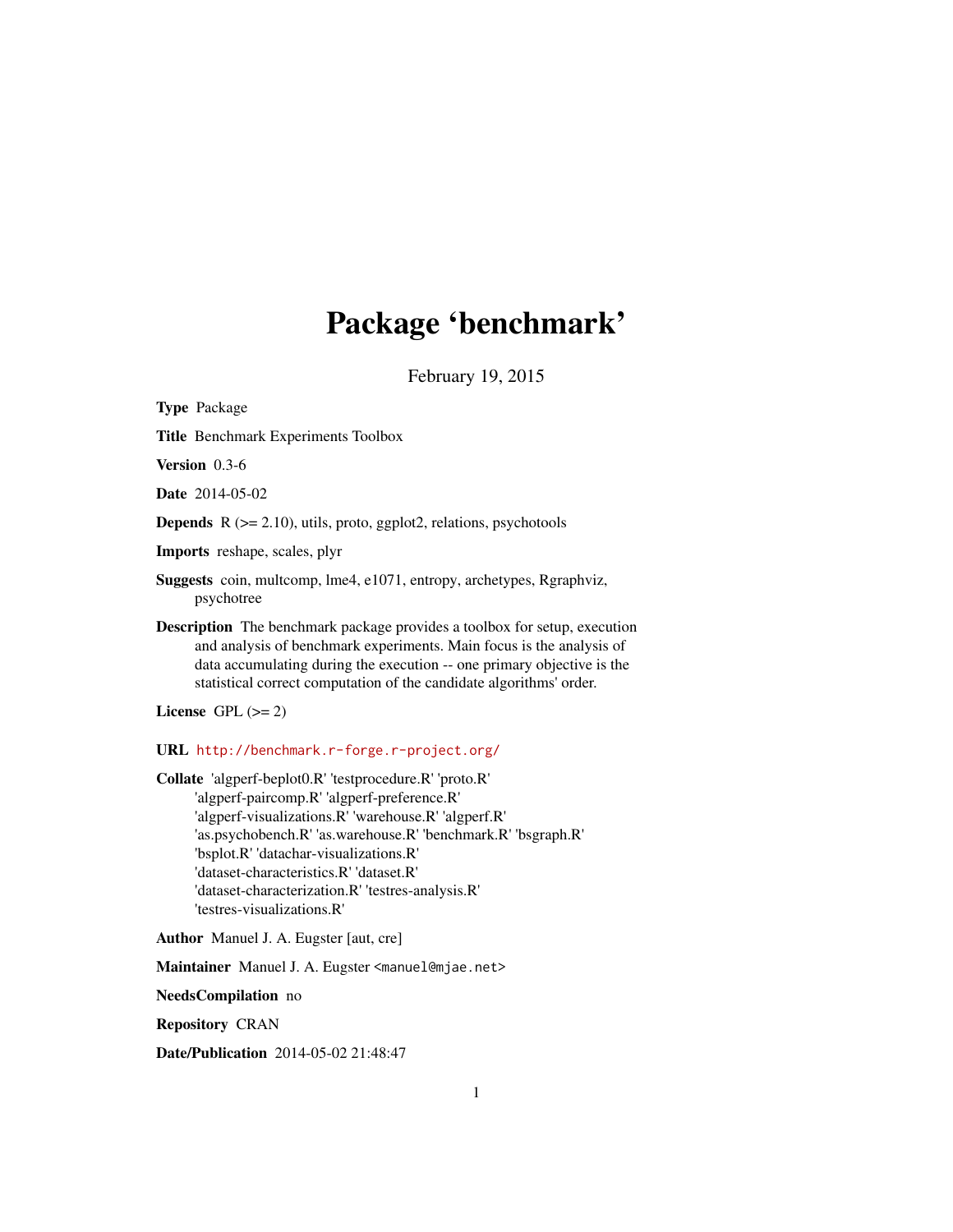## <span id="page-1-0"></span>R topics documented:

|       |                                                                                                                               | 3                         |
|-------|-------------------------------------------------------------------------------------------------------------------------------|---------------------------|
|       |                                                                                                                               | $\overline{4}$            |
|       |                                                                                                                               | $\overline{4}$            |
|       |                                                                                                                               | 5                         |
|       |                                                                                                                               | -6                        |
|       | $boxplot. Algorithm Performance \dots \dots \dots \dots \dots \dots \dots \dots \dots \dots \dots \dots \dots$                | $\overline{7}$            |
|       |                                                                                                                               | $\overline{\phantom{0}}8$ |
|       |                                                                                                                               |                           |
|       |                                                                                                                               |                           |
|       |                                                                                                                               |                           |
|       |                                                                                                                               |                           |
|       |                                                                                                                               |                           |
|       |                                                                                                                               |                           |
|       |                                                                                                                               |                           |
|       |                                                                                                                               |                           |
|       |                                                                                                                               |                           |
|       |                                                                                                                               |                           |
|       | subset. Algorithm Performance $\ldots \ldots \ldots \ldots \ldots \ldots \ldots \ldots \ldots \ldots \ldots \ldots \ldots 16$ |                           |
|       |                                                                                                                               |                           |
|       |                                                                                                                               |                           |
|       |                                                                                                                               |                           |
|       |                                                                                                                               |                           |
| Index |                                                                                                                               | 20                        |

<span id="page-1-1"></span>as.dataset *Dataset abstraction*

#### Description

Dataset abstraction to simplify characterization.

### Usage

```
as.dataset(formula, data, ordered.as.factor = TRUE,
  integer.as.numeric = TRUE)
```
### Arguments

| formula            | A symbolic description of the dataset   |  |
|--------------------|-----------------------------------------|--|
| data               | The data frame                          |  |
| ordered.as.factor  |                                         |  |
|                    | Interpret ordered factors as factors    |  |
| integer.as.numeric |                                         |  |
|                    | Interpret integer variables as numerics |  |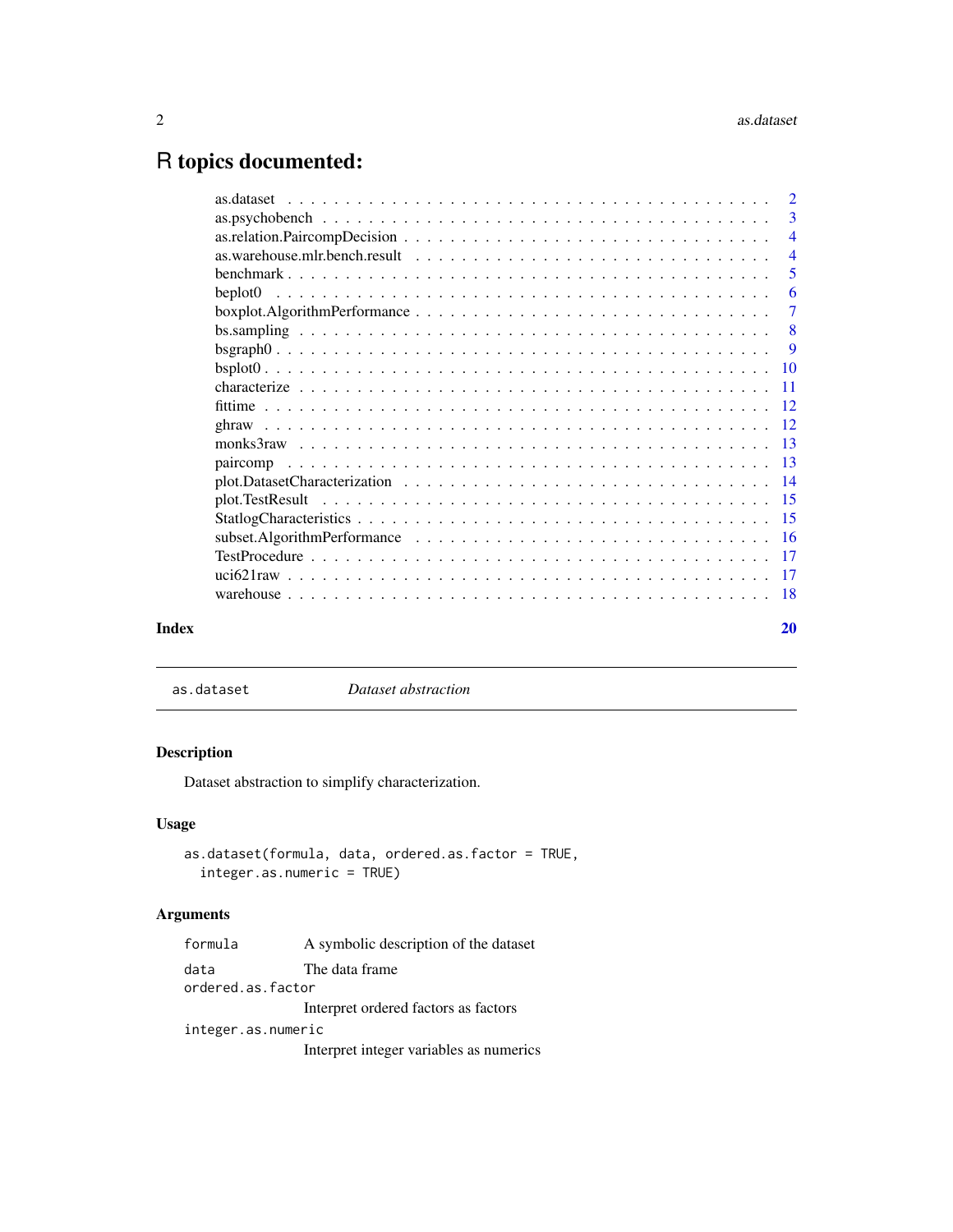#### <span id="page-2-0"></span>as.psychobench 3

### Value

A proto object with an additional S3 class dataset

### See Also

Other dataset.characterization: [StatlogCharacteristics](#page-14-1); [characterize](#page-10-1); [plot.DatasetCharacterization](#page-13-1)

#### Examples

```
data("iris")
  ds <- as.dataset(Species ~ ., iris)
  ds
  str(ds$response())
  str(ds$dataparts(c("input", "numeric")))
```
as.psychobench *Coerce benchmark experiment warehouse to preference table*

#### Description

Coerce benchmark experiment warehouse to preference table

#### Usage

```
as.psychobench(x, comparisons = TRUE)
```
#### Arguments

|             | A warehouse object                     |
|-------------|----------------------------------------|
| comparisons | Return preference or performance table |

#### Value

Data.frame with preference or performance table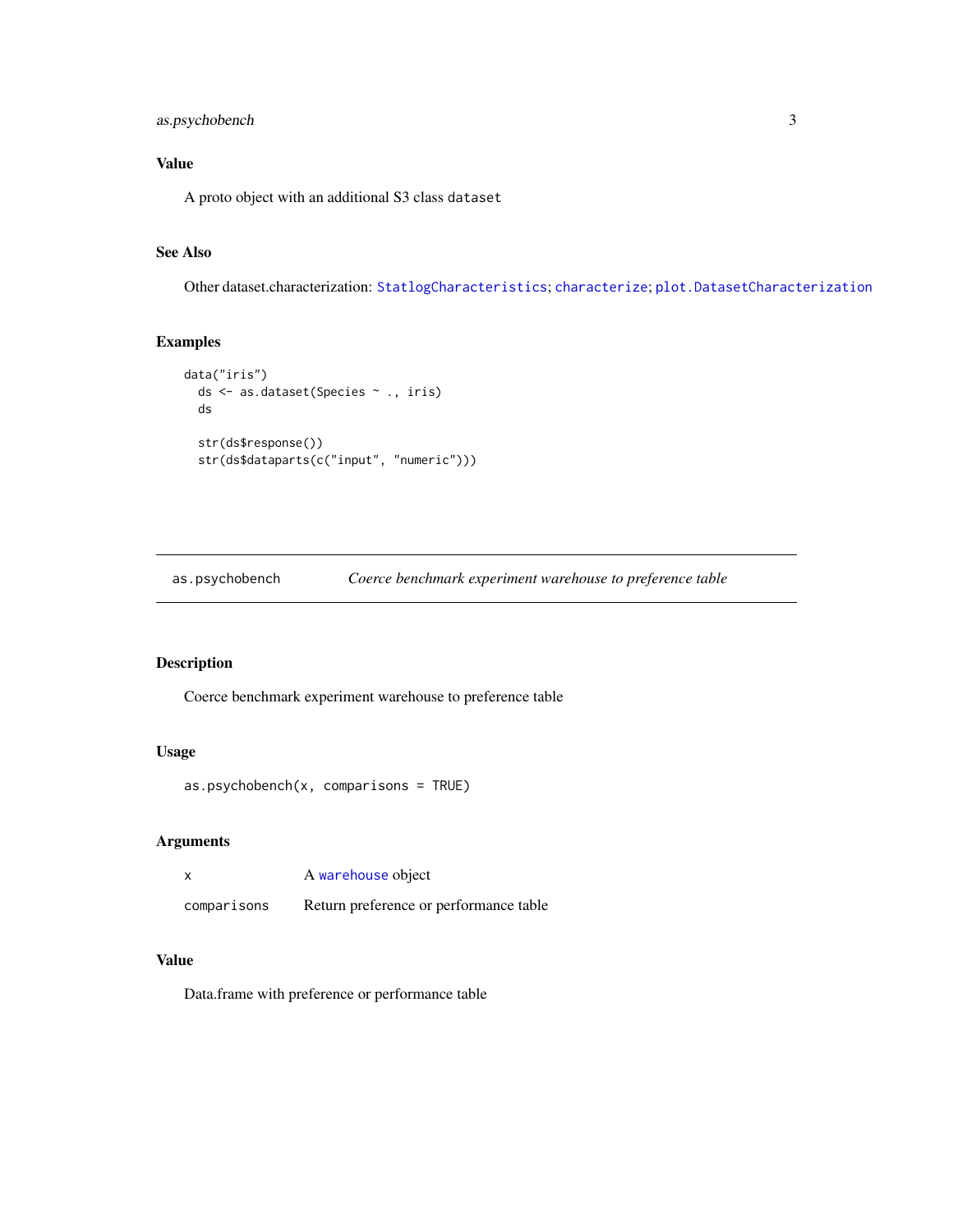<span id="page-3-0"></span>as.relation.PaircompDecision

*Relations based on pairwise comparisons*

#### Description

Infer a [relation](#page-0-0) based on pairwise decisions.

#### Usage

```
## S3 method for class 'PaircompDecision'
as. relation(x, verbose = FALSE, ...)
```

```
relation_is_strict_weak_order(x)
```
#### Arguments

| X.      | A PaircompDecision object         |
|---------|-----------------------------------|
| verbose | Show information during execution |
| .       | Ignored                           |

#### Value

A [relation](#page-0-0) object

as.warehouse.mlr.bench.result

*Coerce objects to benchmark experiment warehouse*

#### <span id="page-3-1"></span>Description

Coerce objects to benchmark experiment warehouse

#### Usage

```
as.warehouse.mlr.bench.result(x, ...)
```
as.warehouse.array4dim(x, ...)

#### Arguments

- x An object to coerce
- ... Ignored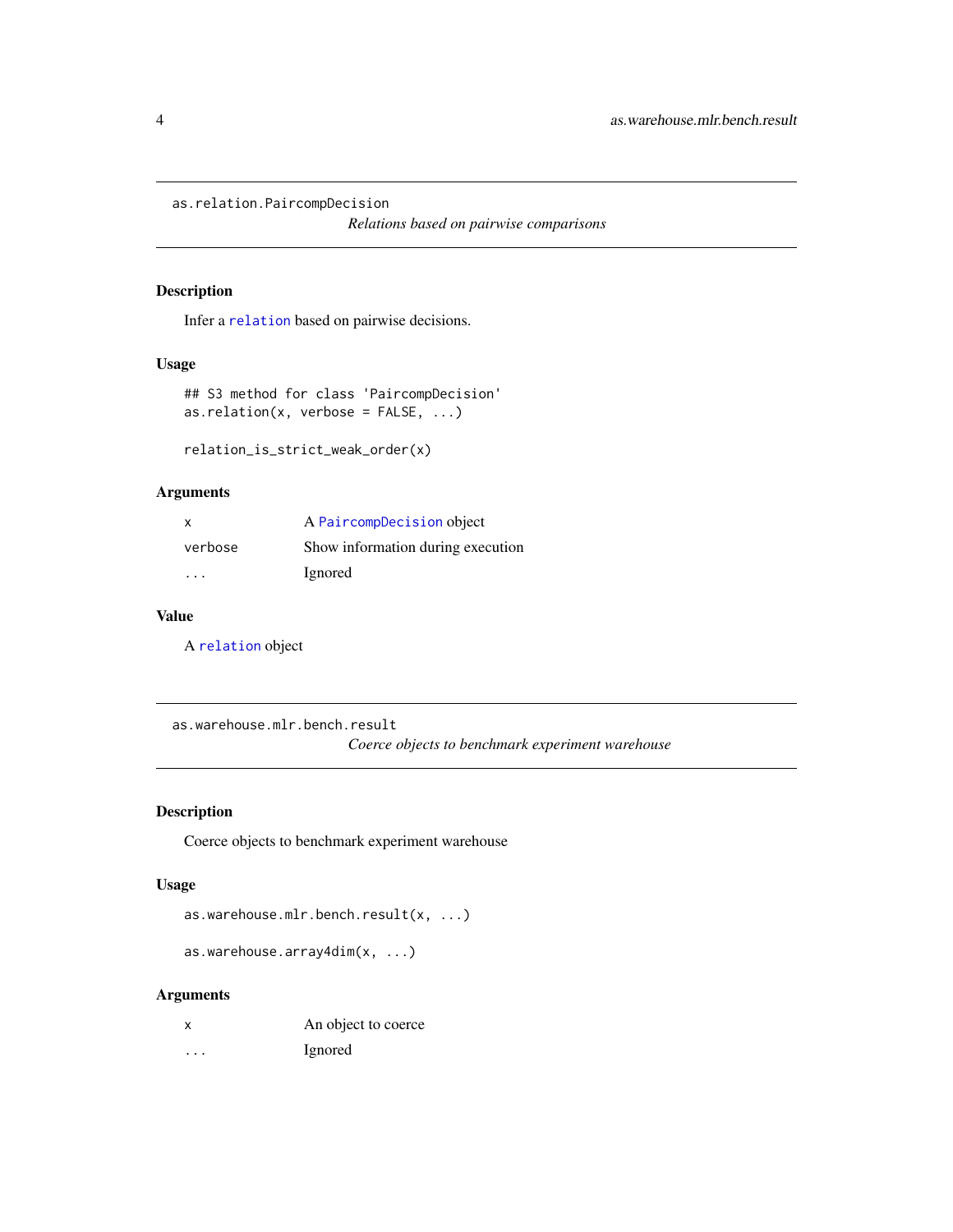#### <span id="page-4-0"></span>benchmark 5

#### Details

as.[warehouse](#page-17-1).mlr.bench.result: Coerces a bench.result object from package mlr to a warehouse object.

as.warehouse.array4dim: Coerces a four dimensional array (1st: sampling, 2nd: algorithms, 3rd: performance measures, 4th: datasets) to a [warehouse](#page-17-1) object.

#### Value

A [warehouse](#page-17-1) object

<span id="page-4-1"></span>benchmark *Benchmark experiment setup and execution*

#### Description

Function to execute benchmark experiments and to collect all data the package can analyze. For more sophisticated benchmark experiments we suggest the usage of the mlr package.

#### Usage

```
benchmark(datasets, sampling, algorithms = NULL, performances = NULL,
  characteristics = NULL, test = NULL, test.burnin = 3, verbose = TRUE)
```
#### Arguments

| datasets        | List of data frames                                                                                                                                      |
|-----------------|----------------------------------------------------------------------------------------------------------------------------------------------------------|
| sampling        | Sampling function, see benchmark-sampling.                                                                                                               |
| algorithms      | List of algorithms; i.e., functions which take a model formula and a data.frame<br>to fit a model. Note that a predict function must be defined as well. |
| performances    | List of performance measure functions; i.e., functions with arguments yhat and<br>y. See, e.g., benchmark-comptime.                                      |
| characteristics |                                                                                                                                                          |
|                 | DatasetCharacteristics object; e.g., StatlogCharacteristics                                                                                              |
| test            | TestProcedure object                                                                                                                                     |
| test.burnin     | Number of burn-in replications                                                                                                                           |
| verbose         | Show information during execution                                                                                                                        |
|                 |                                                                                                                                                          |

#### Value

A [warehouse](#page-17-1) object

#### See Also

[warehouse](#page-17-1), [as.warehouse](#page-3-1), [benchmark-sampling](#page-7-1), [benchmark-comptime](#page-11-1)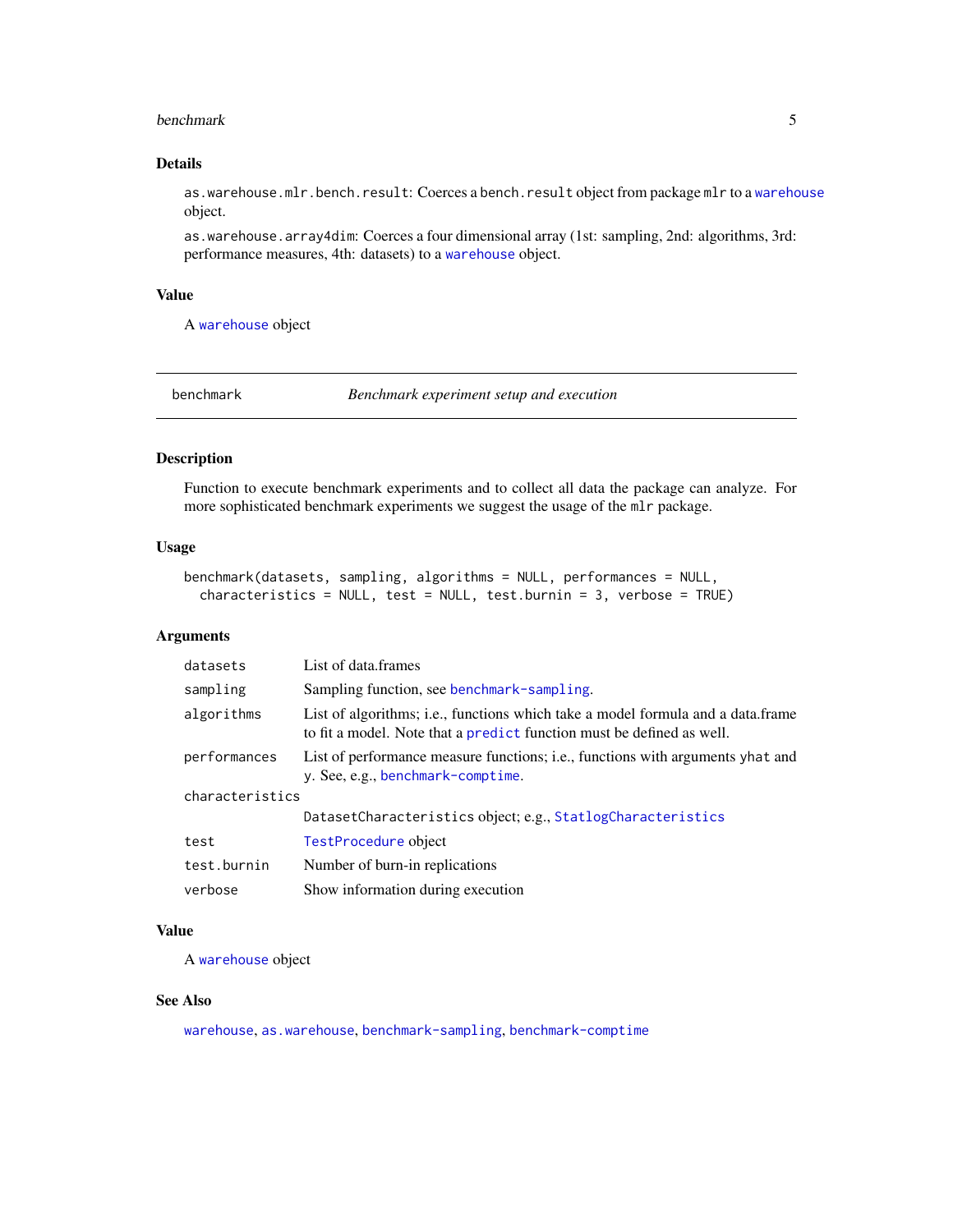<span id="page-5-2"></span><span id="page-5-1"></span><span id="page-5-0"></span>The benchmark experiment plot visualizes each benchmark experiment run. The x-axis is a podium with as many places as algorithms. For each benchmark run, the algorithms are sorted according to their performance values and a dot is drawn on the corresponding place. To visualize the count of an algorithm on a specific position, a bar plot is shown for each of podium places.

#### Usage

```
beplot0(x, \ldots)## S3 method for class 'AlgorithmPerformance'
beplot0(x, xlab = NULL, ylab = NULL,lines.show = FALSE, lines.alpha = 0.2, lines.lwd = 1, lines.col = col,
  dots.pch = 19, dots.cex = 1, places.lty = 2, places.col = 1,
  legendfn = function(algs, cols) { legend("topleft", algs, lwd = 1, col =
  cols, bg = "white") }, ...)
## S3 method for class 'matrix'
beplot0(x, col = 1:ncol(x), xlab = NULL, ylab = NULL,lines.show = FALSE, lines.alpha = 0.2, lines.lwd = 1, lines.col = col,
  dots.pch = 19, dots.cex = 1, places.lty = 2, places.col = 1,
  legendfn = function(algs, cols) { legend("topleft", algs, lwd = 1, col =
  cols, bg = "white") }, ...)
```
#### Arguments

| x           | A matrix or AlgorithmPerformance object       |
|-------------|-----------------------------------------------|
| xlab        | A title for the x axis                        |
| ylab        | A title for the y axis                        |
| lines.show  | Connect dots of same benchmark runs           |
| lines.col   | Line color                                    |
| lines.alpha | Alpha value of the line color                 |
| lines.lwd   | Line width                                    |
| dots.pch    | Dot symbol                                    |
| dots.cex    | Dot symbol expansion                          |
| places.lty  | Type of separator line between podium places  |
| places.col  | Color of separator line between podium places |
| legendfn    | Function which draws a legend                 |
| .           | Ignored                                       |
| col         | Colors                                        |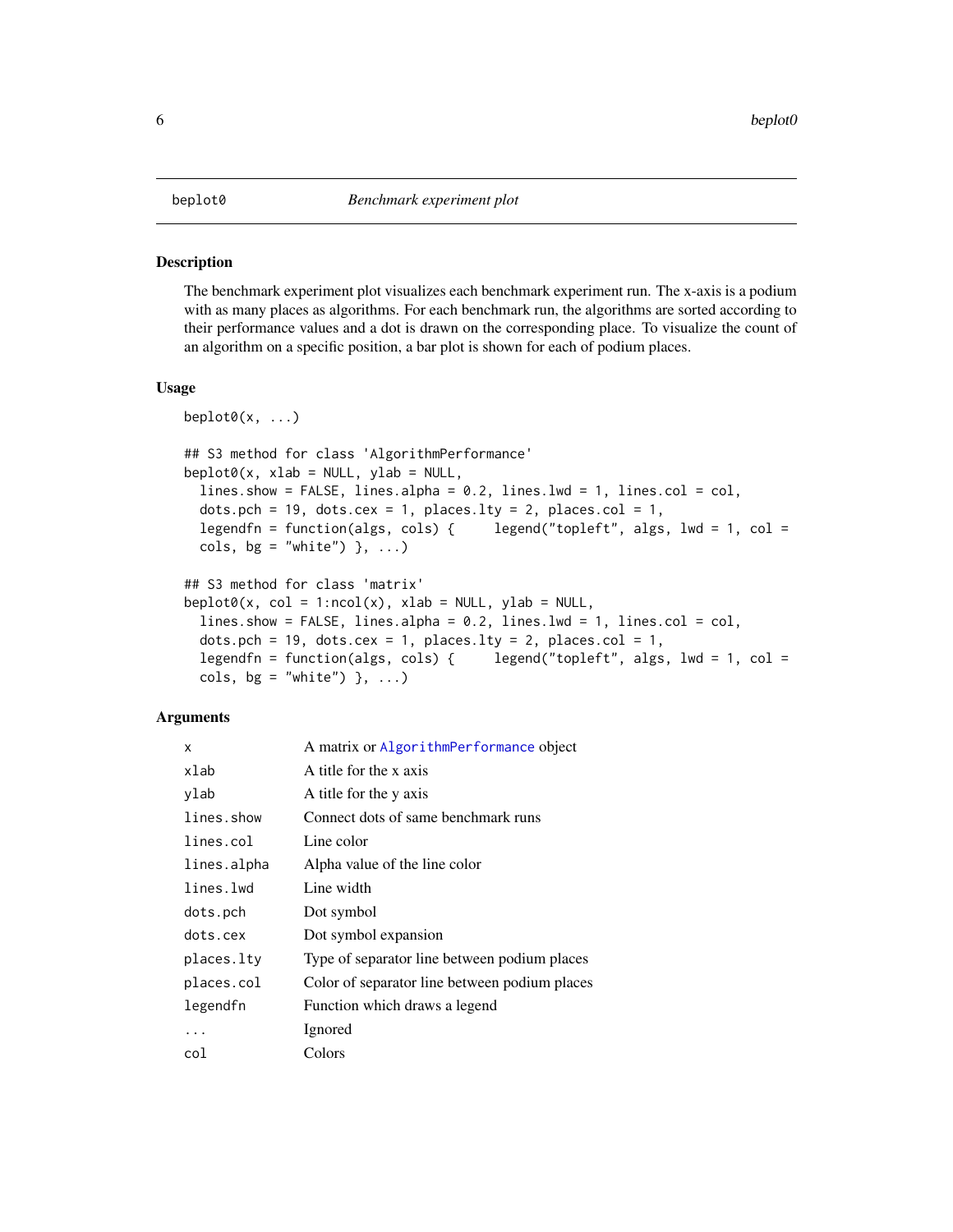#### <span id="page-6-0"></span>Value

Return value of underlying beplot0.matrix; currently undefined

#### References

See *Eugster and Leisch (2008)* and *Eugster et al. (2008)* in citation("benchmark").

#### See Also

Other algperf.visualization: [boxplot.AlgorithmPerformance](#page-6-1), [densityplot](#page-6-2), [densityplot.AlgorithmPerformance](#page-6-2), [stripchart.AlgorithmPerformance](#page-6-2); [bsgraph0](#page-8-1), [bsgraph0.dist](#page-8-2), [bsgraph0.graphNEL](#page-8-2); [bsplot0](#page-9-1), [bsplot0.matrix](#page-9-2), [bsplot0.relation\\_ensemble](#page-9-2)

<span id="page-6-1"></span>boxplot.AlgorithmPerformance

*Common visualizations of algorithm performances*

#### <span id="page-6-2"></span>Description

Common visualizations of algorithm performances

#### Usage

```
## S3 method for class 'AlgorithmPerformance'
boxplot(x, order.by = median,order.performance = 1, dependence.show = c("outliers", "all", "none"),
 dependence.col = alpha("black", 0.1), ...)
```
densityplot(x, ...)

## S3 method for class 'AlgorithmPerformance' densityplot(x, ...)

```
## S3 method for class 'AlgorithmPerformance'
stripchart(x, order.by = median,order.performance = 1, dependence.show = c("none", "all"),dependence.col = alpha("black", 0.1), ...)
```
#### Arguments

|          | An AlgorithmPerformance object                                                     |
|----------|------------------------------------------------------------------------------------|
| order.by | Function like mean, median, or max to calculate a display order of the algorithms; |

or NULL for no specific order.

order.performance

Name or index of the reference performance measure to calculate the order.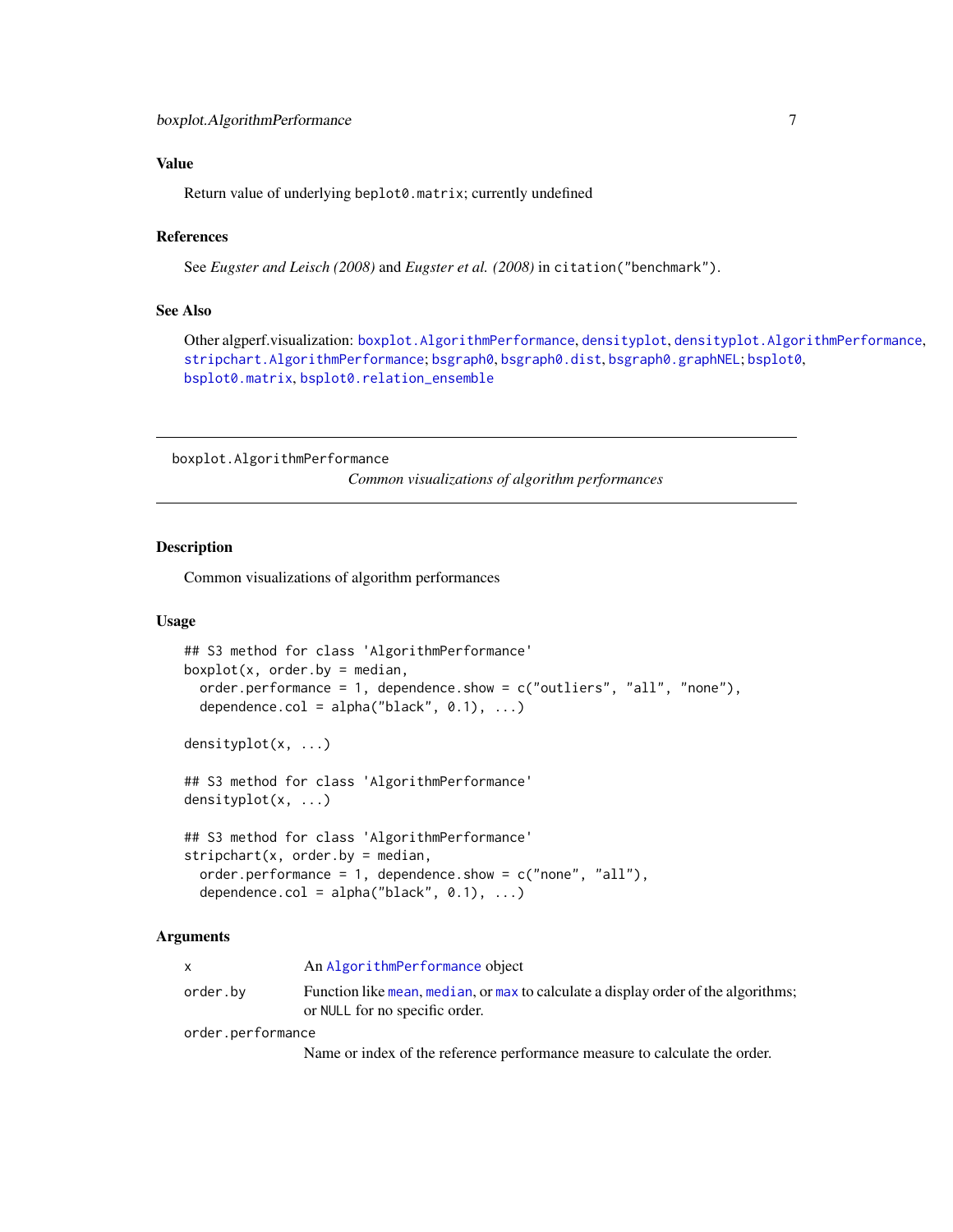<span id="page-7-0"></span>

| dependence.show |                                                                        |
|-----------------|------------------------------------------------------------------------|
|                 | Show dependence of observations for all, none or outlier observations. |
|                 | dependence.col Color of the dependence line.                           |
| $\ddotsc$       | Ignored.                                                               |
|                 |                                                                        |

#### Value

A [ggplot](#page-0-0) object.

### See Also

Other algperf.visualization: [beplot0](#page-5-1), [beplot0.AlgorithmPerformance](#page-5-2), [beplot0.matrix](#page-5-2); [bsgraph0](#page-8-1), [bsgraph0.dist](#page-8-2), [bsgraph0.graphNEL](#page-8-2); [bsplot0](#page-9-1), [bsplot0.matrix](#page-9-2), [bsplot0.relation\\_ensemble](#page-9-2)

bs.sampling *Sampling functions*

#### <span id="page-7-1"></span>Description

Functions to create a set of learning and test samples using a specific resampling method.

### Usage

bs.sampling(B) sub.sampling(B, psize)

cv.sampling(k)

#### Arguments

| -B    | Number of learning samples         |
|-------|------------------------------------|
| psize | Size of subsample                  |
| k     | Number of cross-validation samples |

#### Value

List with corresponding learning and test samples

#### See Also

[benchmark](#page-4-1)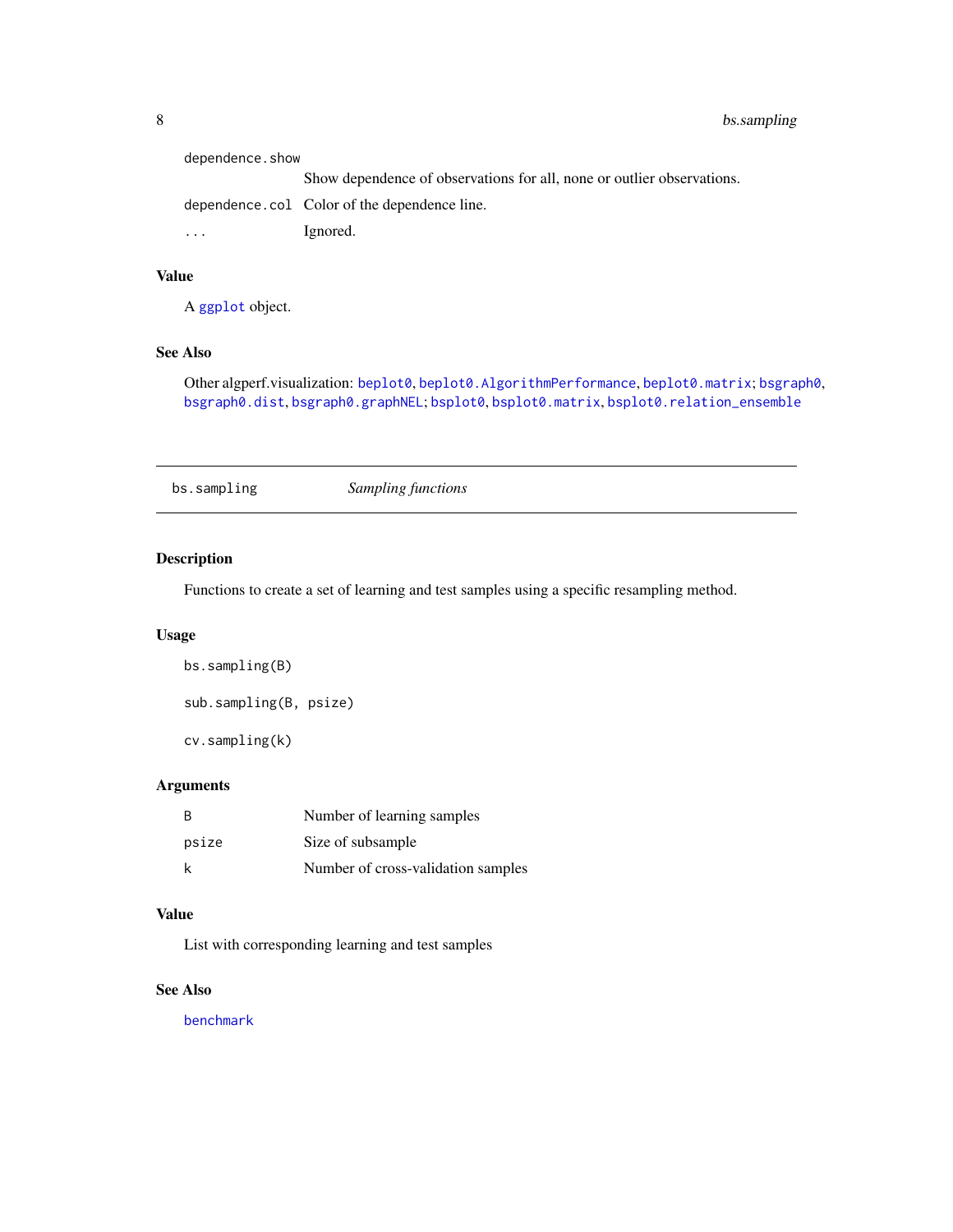<span id="page-8-2"></span><span id="page-8-1"></span><span id="page-8-0"></span>

The benchmark summary plot takes the individual benchmark experiment results into account. The y-axis represents the data sets, the x-axis a podium with as many places as candidate algorithms.

#### Usage

```
bsgraph\theta(x, \ldots)## S3 method for class 'dist'
bsgraph0(x, ndists.show = length(sort(unique(x))),
  edge.col = gray(0.7), edge.lwd = 1, node.fill = NULL, ...)
```
## S3 method for class 'graphNEL'  $bsgraph@(x, layoutType = "neato", ...)$ 

#### Arguments

| X           | A dist or graphNEL-class object                              |
|-------------|--------------------------------------------------------------|
| ndists.show | The number of distance levels to show                        |
| edge.col    | The color of edges (one or one for each distance level)      |
| edge.lwd    | The line width of edges (one or one for each distance level) |
| node.fill   | The colors of nodes                                          |
|             | Arguments passed to underlying function                      |
| layoutType  | Defines the layout engine.                                   |

#### Value

The return value of [bsgraph0.graphNEL](#page-8-2)

#### See Also

Other algperf.visualization: [beplot0](#page-5-1), [beplot0.AlgorithmPerformance](#page-5-2), [beplot0.matrix](#page-5-2); [boxplot.AlgorithmPerformance](#page-6-1), [densityplot](#page-6-2), [densityplot.AlgorithmPerformance](#page-6-2), [stripchart.AlgorithmPerformance](#page-6-2); [bsplot0](#page-9-1), [bsplot0.matrix](#page-9-2), [bsplot0.relation\\_ensemble](#page-9-2)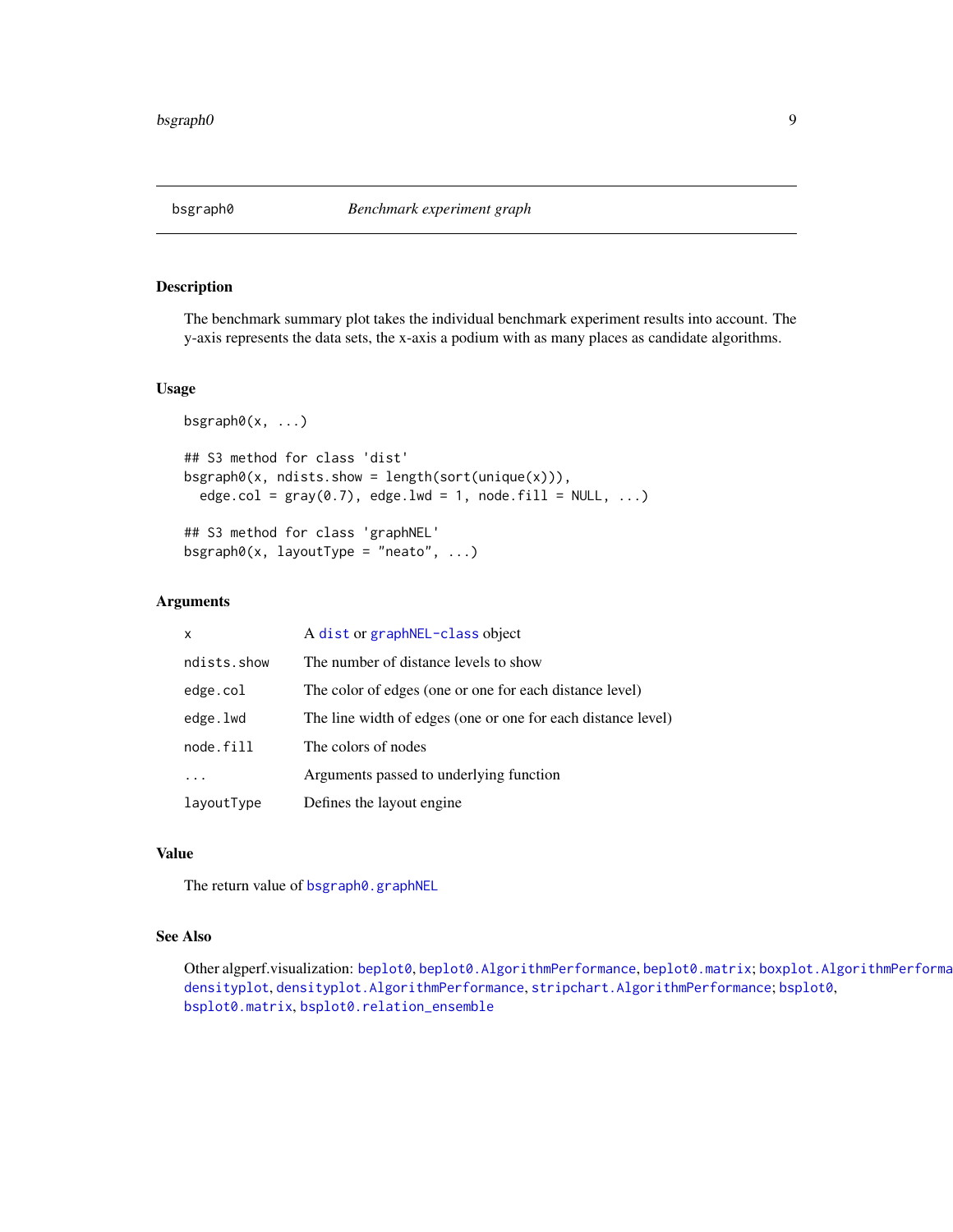The benchmark summary plot takes the individual benchmark experiment results into account. The y-axis represents the data sets, the x-axis a podium with as many places as candidate algorithms.

#### Usage

```
bsplot0(x, \ldots)## S3 method for class 'relation_ensemble'
bsplot0(x, stat = NULL, ds.order = NULL,
  alg.order = NULL, ...)## S3 method for class 'matrix'
bsplot0(x, stat = NULL, col = structure(seq_length(nrow(x)) +1, names = rownames(x)), ylab = "Datasets", xlab = "Podium",
  sig.lwd = 4, stat,col = NULL, ylab.las = NULL, ...)
```
#### Arguments

| X         | A relation_ensemble or matrix object                                                    |
|-----------|-----------------------------------------------------------------------------------------|
| stat      | A matrix with statistics to display (rows are the algorithms, columns the data<br>sets) |
| ds.order  | Data set order                                                                          |
| alg.order | Algorithm order                                                                         |
| $\ddotsc$ | Arguments passed to underlying function                                                 |
| col       | Colors of the algorithms                                                                |
| xlab      | A title for the x axis                                                                  |
| ylab      | A title for the y axis                                                                  |
| sig.lwd   | Line width of the significance sperator line                                            |
| stat.col  | Colors of the statistics                                                                |
| ylab.las  | Las of the labels of the y axis                                                         |

#### See Also

Other algperf.visualization: [beplot0](#page-5-1), [beplot0.AlgorithmPerformance](#page-5-2), [beplot0.matrix](#page-5-2); [boxplot.AlgorithmPerformance](#page-6-1), [densityplot](#page-6-2), [densityplot.AlgorithmPerformance](#page-6-2), [stripchart.AlgorithmPerformance](#page-6-2); [bsgraph0](#page-8-1), [bsgraph0.dist](#page-8-2), [bsgraph0.graphNEL](#page-8-2)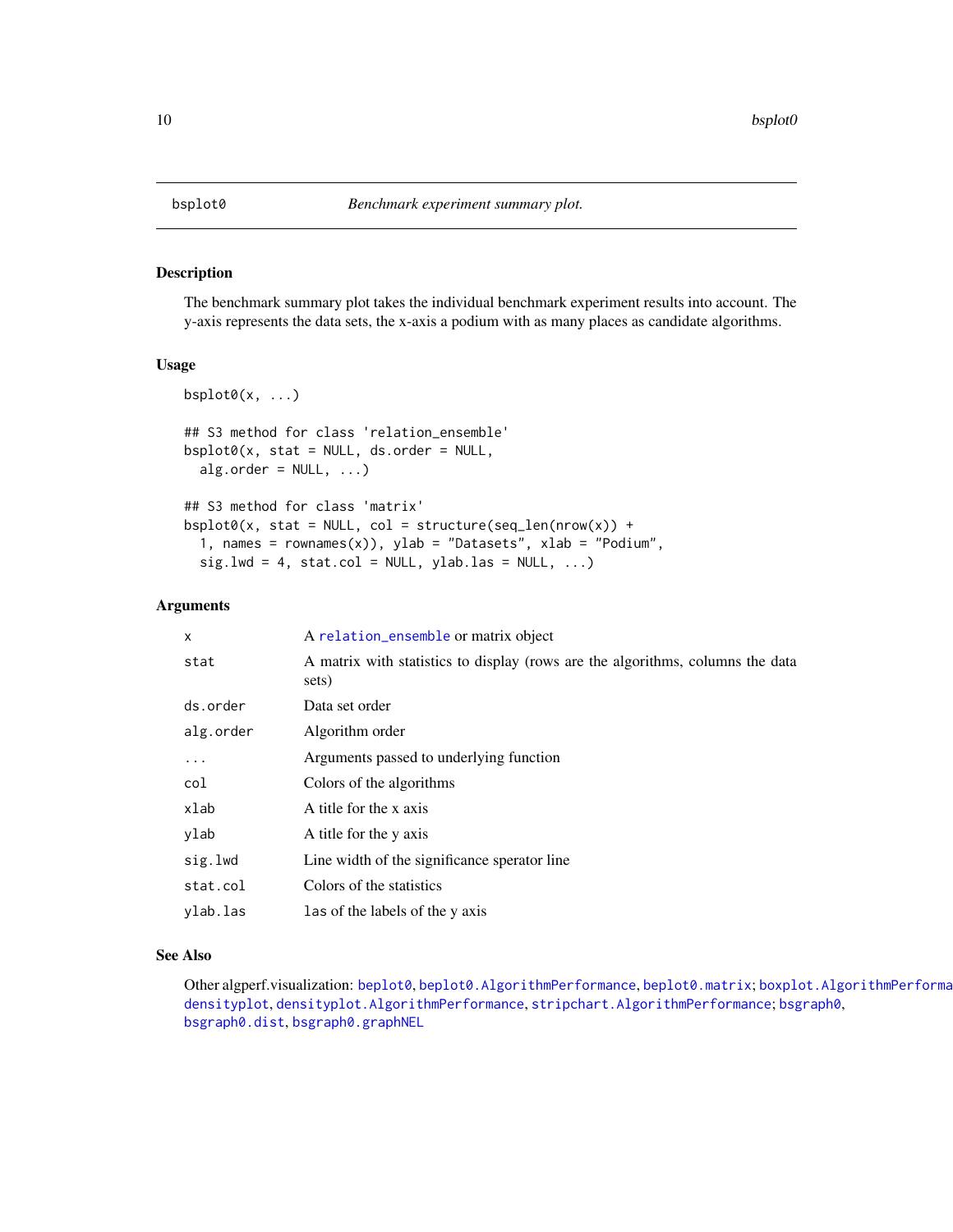<span id="page-10-1"></span><span id="page-10-0"></span>

Implementation of a map/reduce approach to characterize a dataset with given dataset characteristics.

#### Usage

```
characterize(x, y, verbose = FALSE, index = NULL, ...)
```
#### Arguments

| X       | A dataset object                                              |
|---------|---------------------------------------------------------------|
| V       | A DatasetCharacteristics object; e.g., StatlogCharacteristics |
| verbose | Show information during execution                             |
| index   | Characterize only a subset                                    |
|         | Ignored                                                       |

#### Value

The characterization matrix (1 row and as many columns as characteristics

#### References

See *Eugster et al. (2010)* in citation("benchmark").

#### See Also

Other dataset.characterization: [StatlogCharacteristics](#page-14-1); [as.dataset](#page-1-1); [plot.DatasetCharacterization](#page-13-1)

#### Examples

```
data("iris")
  ds <- as.dataset(Species ~ ., iris)
  characterize(ds, StatlogCharacteristics)
```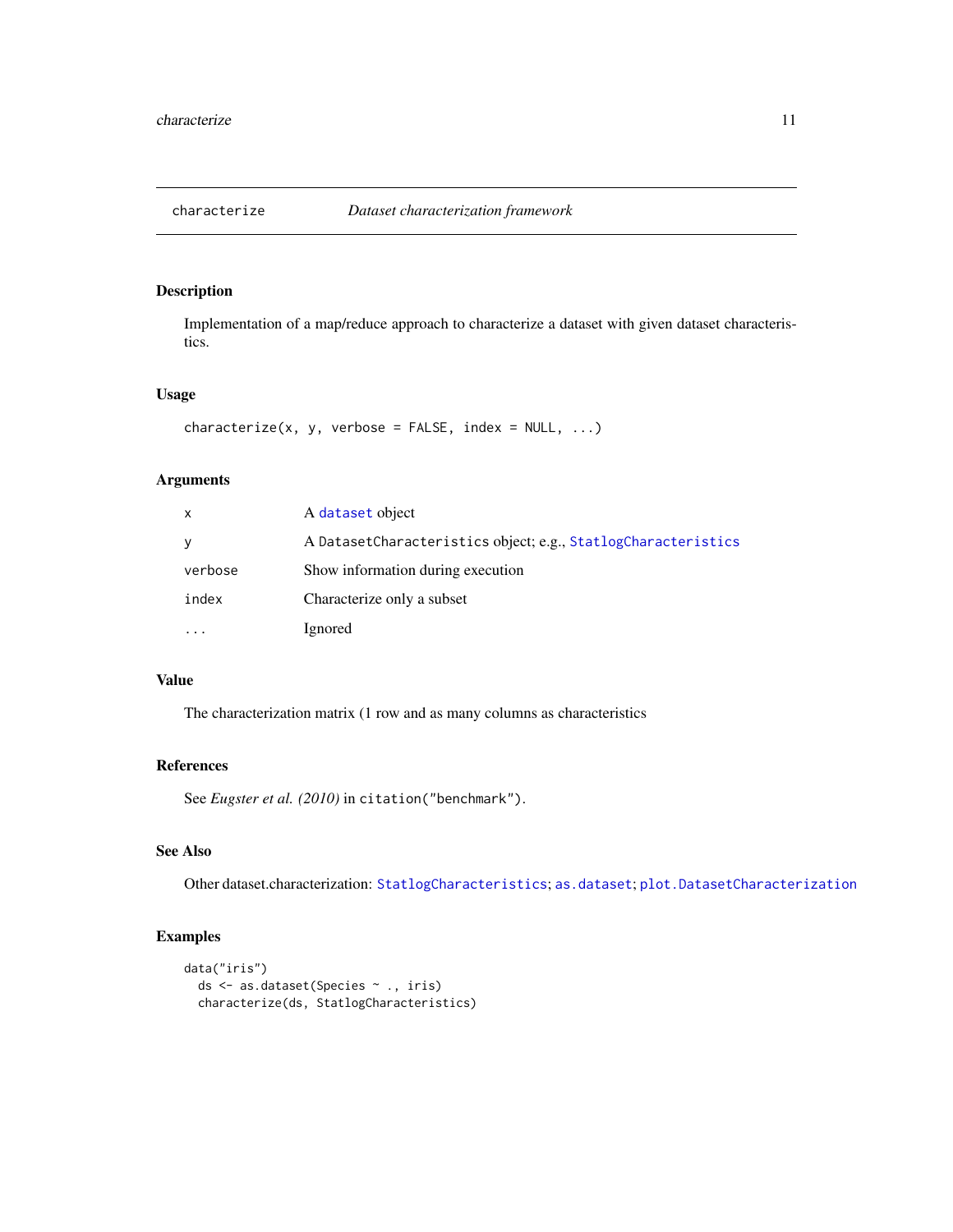<span id="page-11-1"></span><span id="page-11-0"></span>

Dummy functions to enable fitting and prediction time as performance measures.

#### Usage

fittime(yhat, y)

predicttime(yhat, y)

#### Arguments

| yhat | Ignored |
|------|---------|
| y    | Ignored |

#### Value

Time (User and System) used for the model fitting or prediction

#### See Also

[benchmark](#page-4-1)

ghraw *Grasshopper domain benchmark experiment results*

#### Description

Misclassification error and various other performance measures on the data set a domain of 33 data sets with information if a specific grasshopper species is available in a territory or not. The candidate algorithms are lda, rf, knn, rpart, svm and naiveBayes.

ghrel are precomputed relations.

Used in demo("lsbenchplot-gh").

#### Usage

ghraw

#### Format

A data frame with 99000 observations and 5 variables (alg, samp, perf, value, ds).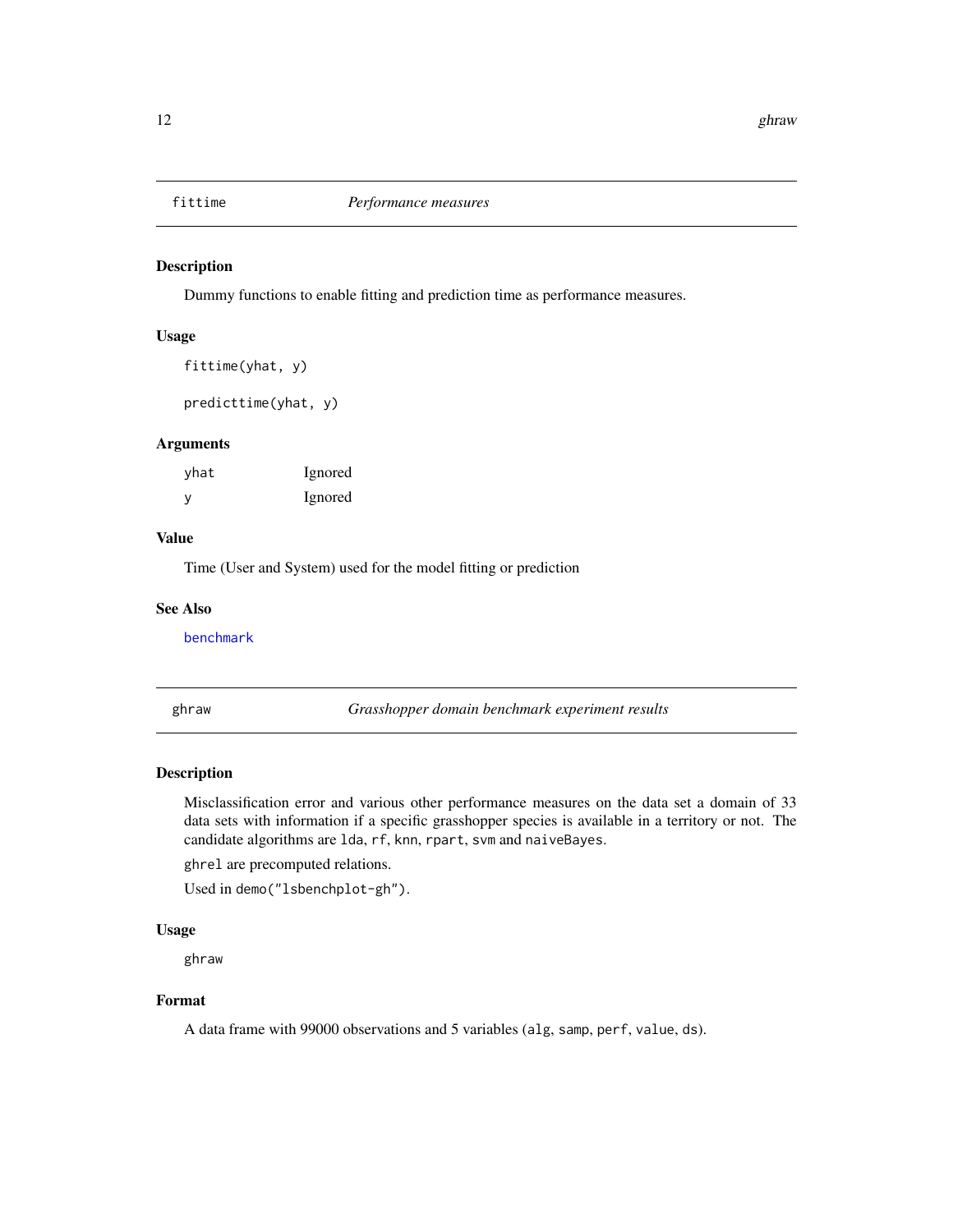<span id="page-12-0"></span>

Misclassification error and computation time on the data set monks3 of the candidate algorithms lda, rf, knn, rpart, svm and nnet.

Used in demo("benchplot").

#### Usage

monks3raw

#### Format

An array of dimension 250 x 6 x 2 x 1 (sampling x algorithms x performances x data sets).

#### References

Manuel J. A. Eugster, Torsten Hothorn and Friedrich Leisch. "Exploratory and Inferential Analysis of Benchmark Experiments", Technical Report 30, Department of Statistics, Ludwig-Maximilians-Universitaet Muenchen, Germany. 2008. http://epub.ub.uni-muenchen.de/4134/

paircomp *Pairwise comparison of algorithm performances*

#### <span id="page-12-1"></span>Description

Pairwise comparison of algorithm performances

#### Usage

paircomp(x, family, type =  $c("<", "='")$ , ...)

#### Arguments

| X      | An AlgorithmPerformance object         |
|--------|----------------------------------------|
| family | A Paircomp object; see details section |
| type   | Draw strict or indifference decision   |
|        | Ignored                                |

#### Details

Available TestPaircomp implementations: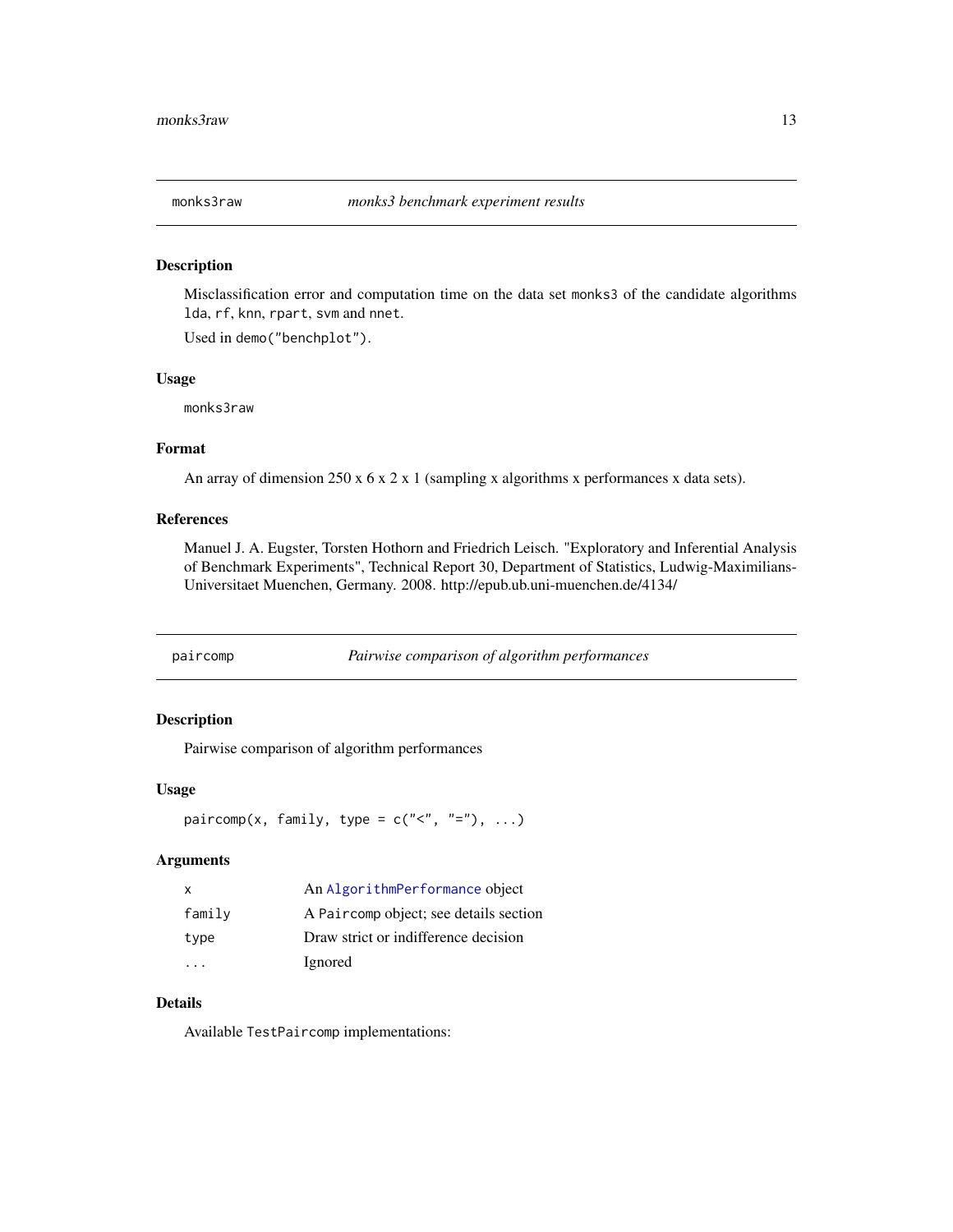```
FriedmanTestPaircomp Pairwise comparison based on the non parametric friedman test
    LmerTestPaircomp Pairwise comparison based on a mixed effects model (function lmer in package lme4)
 PercintTestPaircomp Pairwise comparison based on the bootstrap percentile intervals
```
Available PointPaircomp implementations:

GenericPointPaircomp Pairwise comparison based on point estimates.

#### Value

A PaircompDecision object; a list with the elements:

decision The incidence matrix representing the pairwise comparisons type The decision type base A list with information on the decision base

#### References

See *Eugster and Leisch (2008)* and *Eugster et al. (2008)* in citation("benchmark").

<span id="page-13-1"></span>plot.DatasetCharacterization

*Visualization of dataset characteristics*

#### Description

Visualization of dataset characteristics

#### Usage

```
## S3 method for class 'DatasetCharacterization'
plot(x, y = NULL, lines = TRUE,points = TRUE, null.line = TRUE, null.line.col = gray(0.7),
 basis = TRUE, basis.col = NULL, ...)
```
#### Arguments

| A DatasetCharacterization object           |
|--------------------------------------------|
| Ignored                                    |
| Draw observation dependency lines          |
| Draw observation points                    |
| Draw null line                             |
| Null line color                            |
| Draw basis characterization of the dataset |
| Color of basis characterization            |
| Ignored                                    |
|                                            |

<span id="page-13-0"></span>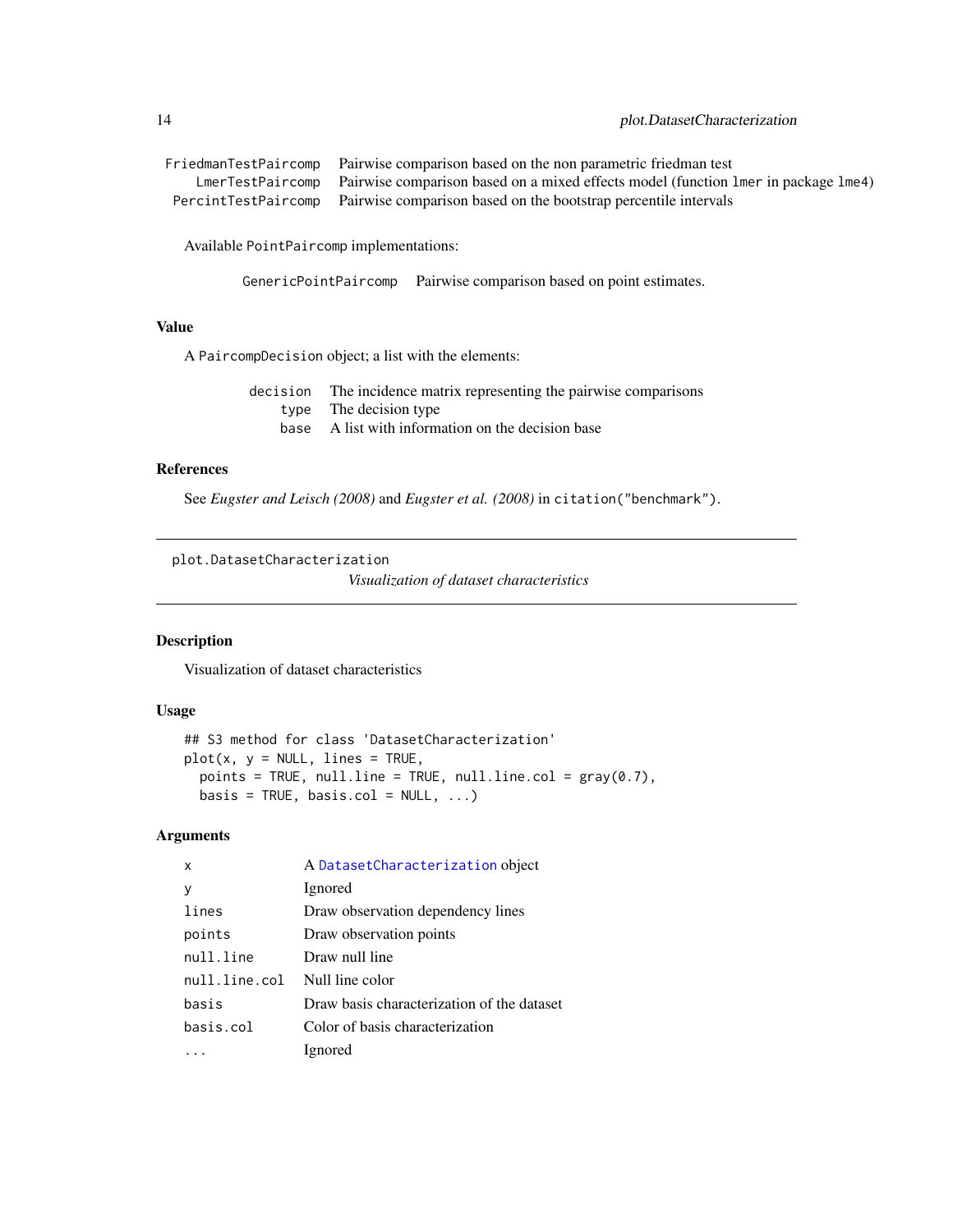#### <span id="page-14-0"></span>plot.TestResult 15

#### Value

A [ggplot](#page-0-0) object.

#### See Also

Other dataset.characterization: [StatlogCharacteristics](#page-14-1); [as.dataset](#page-1-1); [characterize](#page-10-1)

plot.TestResult *Visualization methods for (sequential) test results.*

#### Description

Visualization methods for (sequential) test results.

#### Usage

## S3 method for class 'TestResult'  $plot(x, \ldots)$ 

#### Arguments

| x        | An TestResult object |
|----------|----------------------|
| $\cdots$ | Ignored.             |

#### Value

A [ggplot](#page-0-0) object.

<span id="page-14-1"></span>StatlogCharacteristics

*StatLog dataset characteristics*

### Description

Implementation of the StatLog project dataset characteristics.

#### Usage

StatlogCharacteristics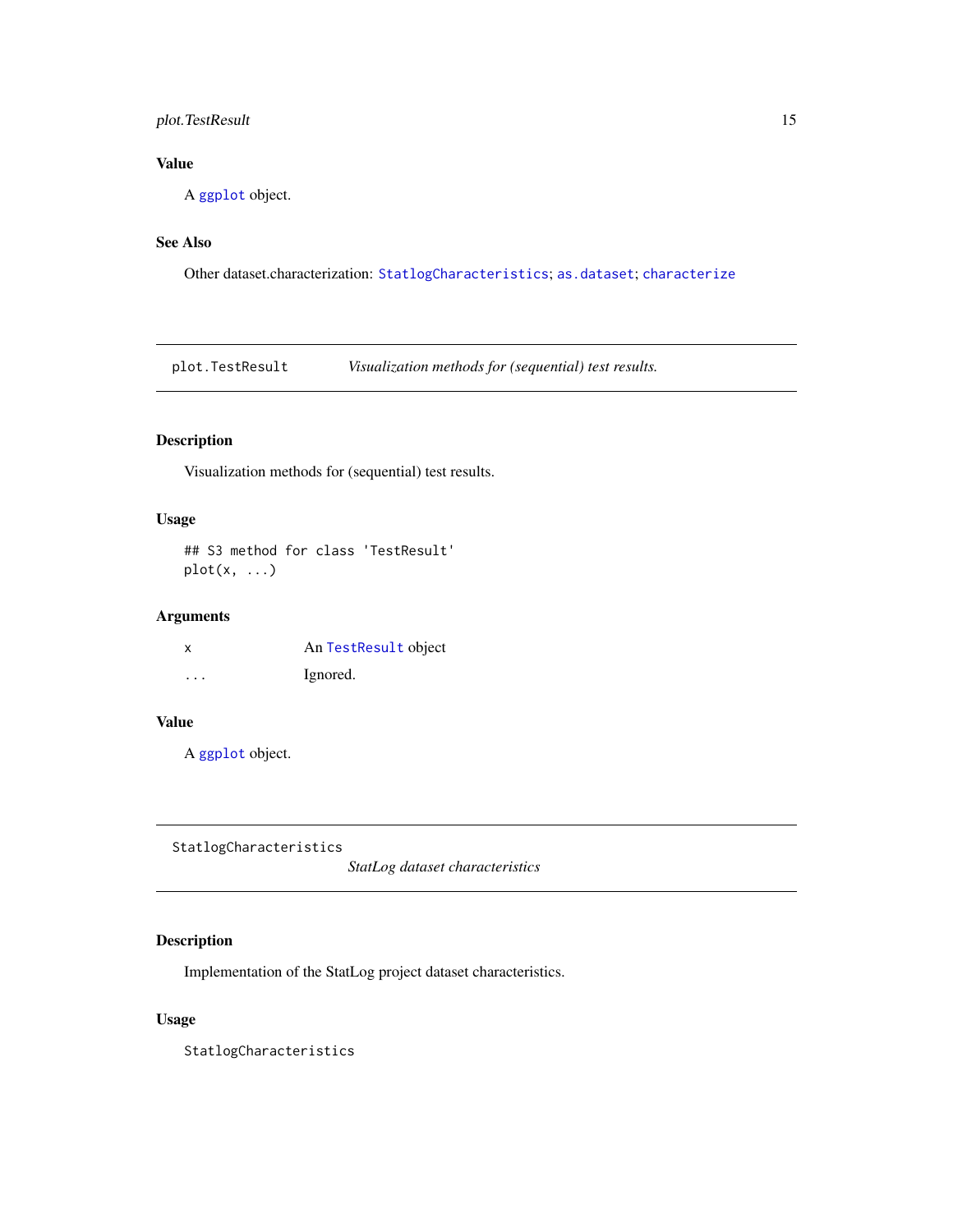#### Format

```
proto object
$ requirements:function (., ...)
$ name : chr "Statlog"
$ reduce :function (.)
$ map :function (.)
parent: proto object
```
#### References

See *Eugster et al. (2010)* in citation("benchmark").

R. D. King, C. Feng and A. Sutherland. STATLOG: Comparison of classification algorithms on large real-world problems. Applied Artifical Intelligence, 9, 1995.

#### See Also

Other dataset.characterization: [as.dataset](#page-1-1); [characterize](#page-10-1); [plot.DatasetCharacterization](#page-13-1)

subset.AlgorithmPerformance

*Return subsets of* AlgorithmPerformance *objects*

#### Description

Return subsets of AlgorithmPerformance objects

#### Usage

```
## S3 method for class 'AlgorithmPerformance'
subset(x, subset, ...)
```
#### Arguments

| X      | An AlgorithmPerformance object                  |
|--------|-------------------------------------------------|
| subset | Logical expression indicating rows to keep      |
| .      | Passed to the underlying subset.data.frame call |

#### Value

An [AlgorithmPerformance](#page-17-2) object with just the selected observations

<span id="page-15-0"></span>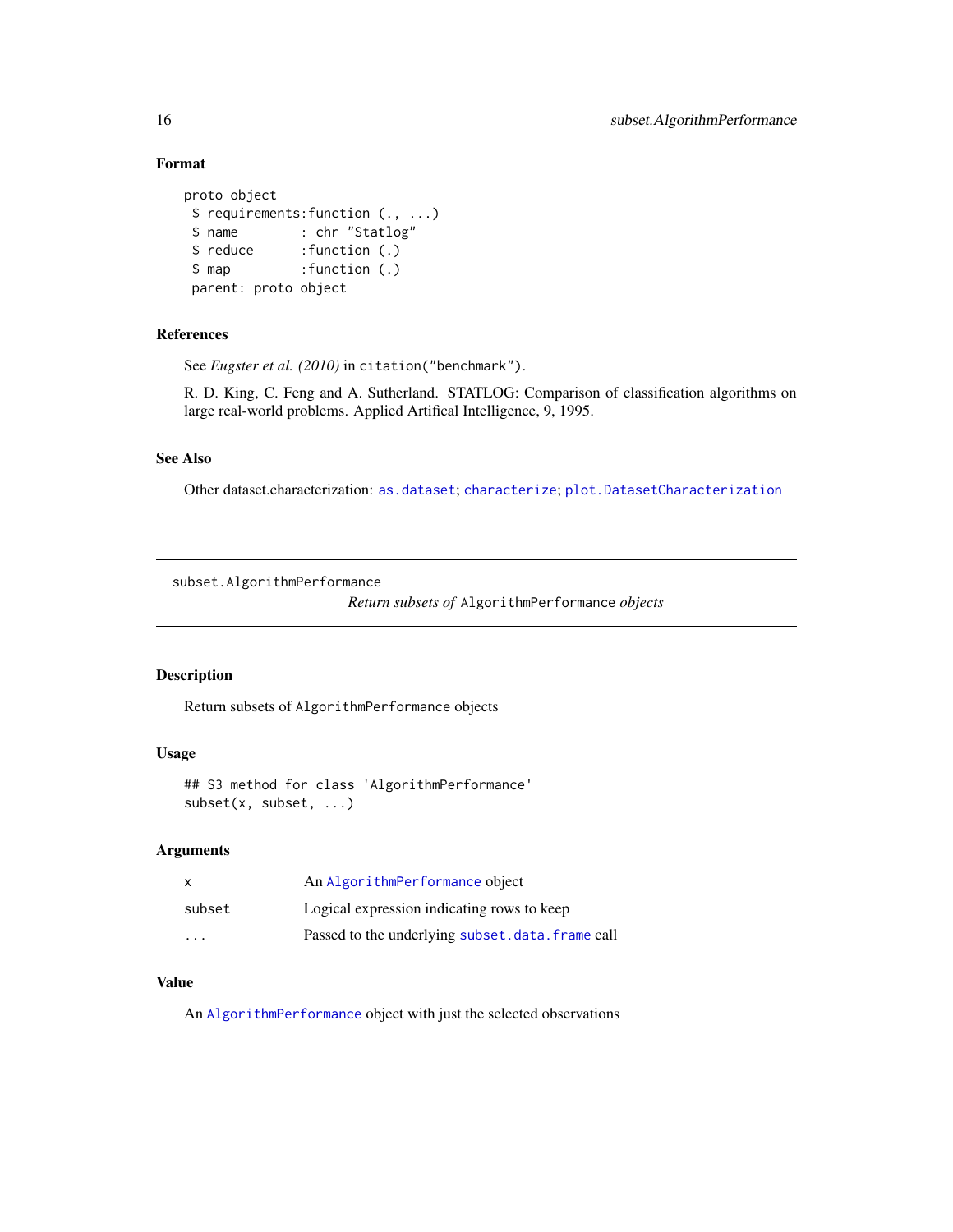<span id="page-16-1"></span><span id="page-16-0"></span>

Test procedures infrastructure

#### Usage

FriedmanTest LmerTest PercintTest

#### Format

```
proto object
$ requirements:function (., ...)
$ pairwiseTest:function (., ...)
$ globalTest :function (., ...)
$ new : function (., ...)
```
#### Details

Implemented TestProcedure and corresponding TestResult are:

| FriedmanTest Test procedure based on the non parametric friedman test                  |
|----------------------------------------------------------------------------------------|
| LmerTest Test procedure based on a mixed effects model (function lmer in package lme4) |
| Percint Test Test procedure based on the bootstrap percentile intervals                |

#### References

See *Eugster and Leisch (2008)* and *Eugster et al. (2008)* in citation("benchmark").

uci621raw *uci621 benchmark experiment results*

#### Description

Misclassification error and computation time on the data set 21 UCI Machine Learning Repository data sets of the candidate algorithms lda, rf, knn, rpart, svm and nnet.

uci621rel are precomputed relations.

Used in demo("lsbenchplot-cs621").

#### Usage

uci621raw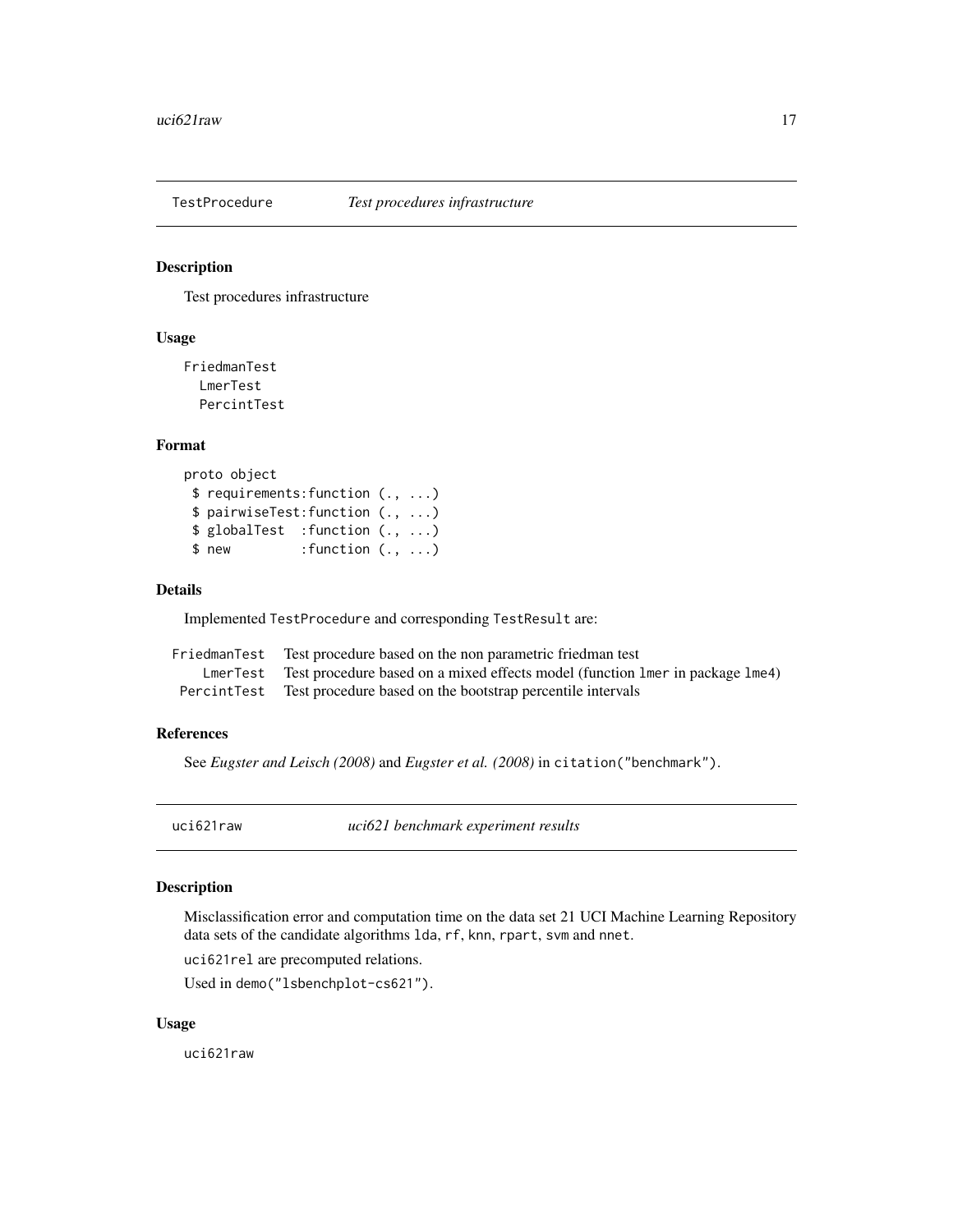#### Format

An array of dimension  $250 \times 6 \times 2 \times 1$  (sampling x algorithms x performances x data sets).

#### References

Manuel J. A. Eugster, Torsten Hothorn and Friedrich Leisch. "Exploratory and Inferential Analysis of Benchmark Experiments", Technical Report 30, Department of Statistics, Ludwig-Maximilians-Universitaet Muenchen, Germany. 2008. http://epub.ub.uni-muenchen.de/4134/

<span id="page-17-1"></span>

warehouse *Benchmark experiment warehouse*

#### <span id="page-17-2"></span>Description

warehouse is the constructor function for a benchmark experiment warehouse.

#### Usage

```
warehouse(datasets, B, algorithms = NULL, performances = NULL,
  characteristics = NULL, tests = NULL)
```
#### Arguments

| datasets        | Names of the datasets                |
|-----------------|--------------------------------------|
| R               | Number of benchmark runs             |
| algorithms      | Names of the candidate algorithms    |
| performances    | Names of the performance measures    |
| characteristics |                                      |
|                 | Names of the dataset characteristics |
| tests           | Names of the monitored test measures |

#### Details

A benchmark experiment warehouse collects all data during the execution of a benchmark experiment; see [benchmark](#page-4-1). Different views (based on the collected data) provide cleaned parts of the data for further analyses.

Implemented views:

- 1. viewAlgorithmPerformance(): returns a data frame (S3 class AlgorithmPerformance) with columns samples, datasets, algorithms, performances (factors with the corresponding levels) and the column value with the corresponding performance value.
- 2. viewDatasetCharacterization(): returns a data frame (S3 class DatasetCharacterization) with columns samples, datasets, characteristics, value.
- 3. viewDatasetBasisCharacterization(): returns a data frame (S3 class DatasetBasisCharacterization) with columns datasets, characteristics, value.
- 4. viewTestResult(): returns a data frame (S3 class TestResult) with columns samples,datasets, tests, value.

<span id="page-17-0"></span>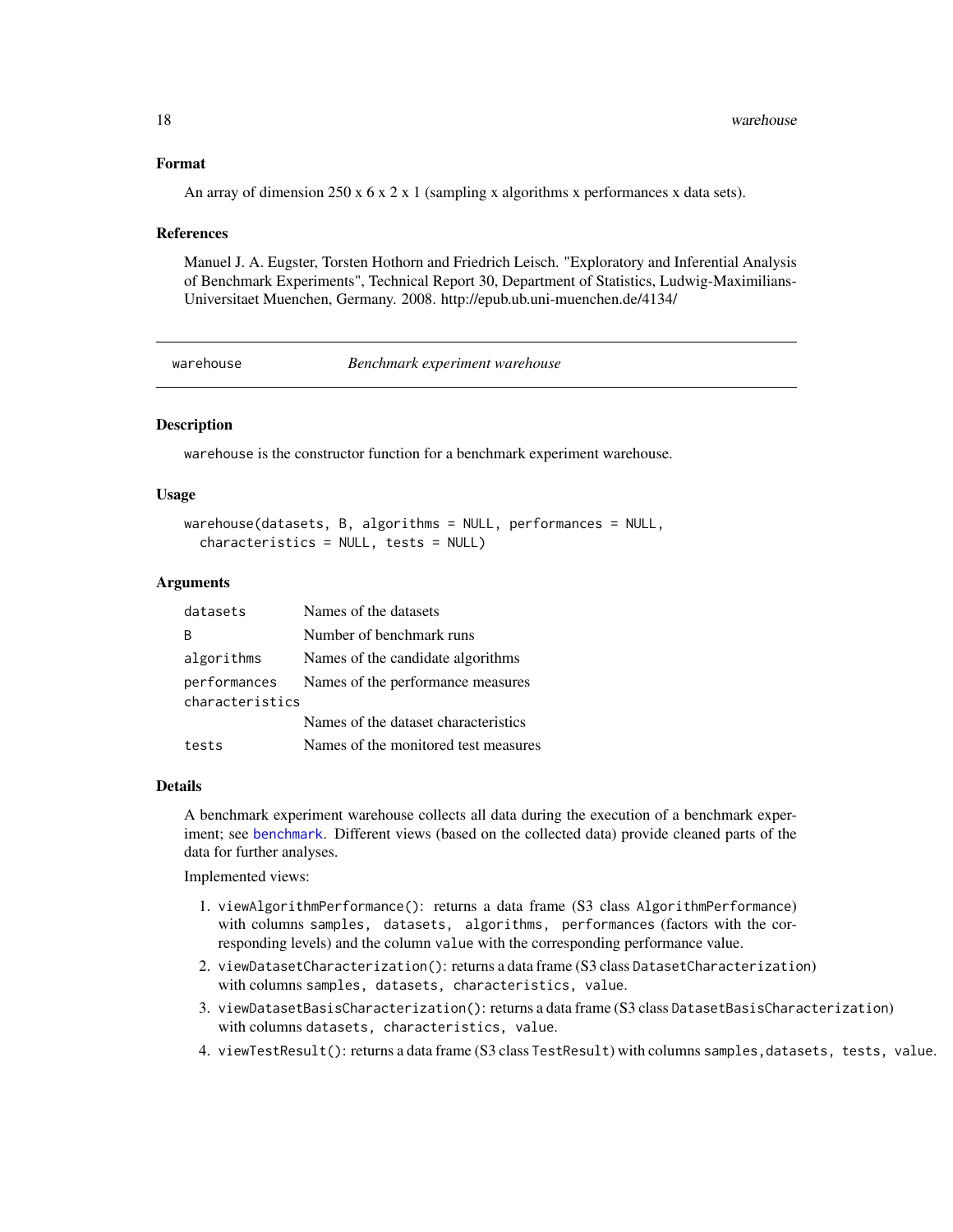#### <span id="page-18-0"></span>warehouse 19

#### Value

Proto object with different views (see Details).

#### See Also

[benchmark](#page-4-1), [as.warehouse](#page-3-1)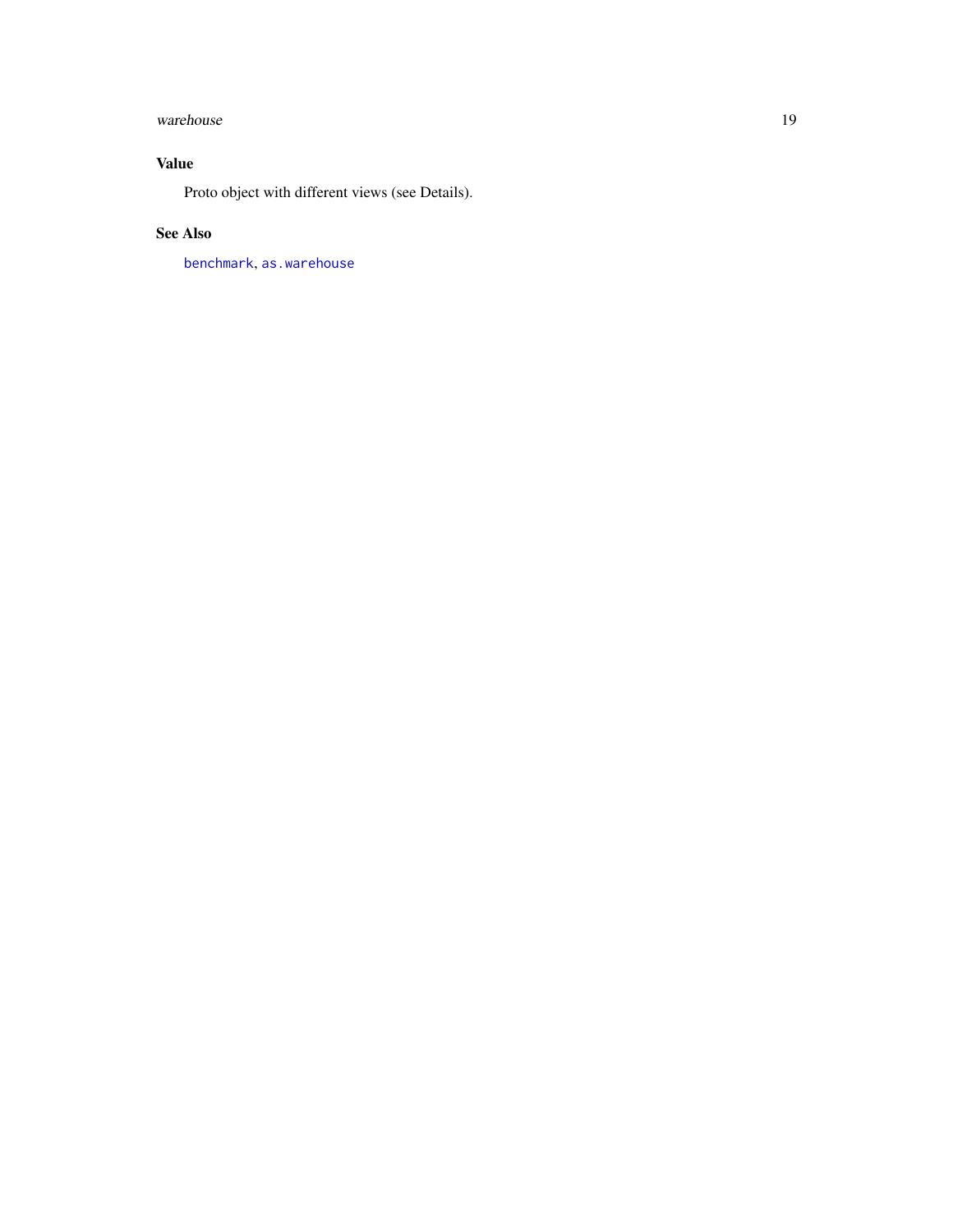# <span id="page-19-0"></span>**Index**

∗Topic datasets ghraw, [12](#page-11-0) monks3raw, [13](#page-12-0) StatlogCharacteristics, [15](#page-14-0) TestProcedure, [17](#page-16-0) uci621raw, [17](#page-16-0) AlgorithmPerformance, *[6,](#page-5-0) [7](#page-6-0)*, *[13](#page-12-0)*, *[16](#page-15-0)* AlgorithmPerformance *(*warehouse*)*, [18](#page-17-0) as.dataset, [2,](#page-1-0) *[11](#page-10-0)*, *[15,](#page-14-0) [16](#page-15-0)* as.psychobench, [3](#page-2-0) as.relation.PaircompDecision, [4](#page-3-0) as.warehouse, *[5](#page-4-0)*, *[19](#page-18-0)* as.warehouse *(*as.warehouse.mlr.bench.result*)*, [4](#page-3-0) as.warehouse.mlr.bench.result, [4](#page-3-0)

benchmark, [5,](#page-4-0) *[8](#page-7-0)*, *[12](#page-11-0)*, *[18,](#page-17-0) [19](#page-18-0)* benchmark-comptime *(*fittime*)*, [12](#page-11-0) benchmark-sampling *(*bs.sampling*)*, [8](#page-7-0) beplot0, [6,](#page-5-0) *[8](#page-7-0)[–10](#page-9-0)* beplot0.AlgorithmPerformance, *[8–](#page-7-0)[10](#page-9-0)* beplot0.matrix, *[8](#page-7-0)[–10](#page-9-0)* boxplot.AlgorithmPerformance, *[7](#page-6-0)*, [7,](#page-6-0) *[9,](#page-8-0) [10](#page-9-0)* bs.sampling, [8](#page-7-0) bsgraph0, *[7,](#page-6-0) [8](#page-7-0)*, [9,](#page-8-0) *[10](#page-9-0)* bsgraph0.dist, *[7,](#page-6-0) [8](#page-7-0)*, *[10](#page-9-0)* bsgraph0.graphNEL, *[7–](#page-6-0)[10](#page-9-0)* bsplot0, *[7](#page-6-0)[–9](#page-8-0)*, [10](#page-9-0) bsplot0.matrix, *[7](#page-6-0)[–9](#page-8-0)* bsplot0.relation\_ensemble, *[7–](#page-6-0)[9](#page-8-0)*

characterize, *[3](#page-2-0)*, [11,](#page-10-0) *[15,](#page-14-0) [16](#page-15-0)* cv.sampling *(*bs.sampling*)*, [8](#page-7-0)

dataset, *[11](#page-10-0)* DatasetBasisCharacterization *(*warehouse*)*, [18](#page-17-0) DatasetCharacterization, *[14](#page-13-0)*

DatasetCharacterization *(*warehouse*)*, [18](#page-17-0) densityplot, *[7](#page-6-0)*, *[9,](#page-8-0) [10](#page-9-0)* densityplot *(*boxplot.AlgorithmPerformance*)*, [7](#page-6-0) densityplot.AlgorithmPerformance, *[7](#page-6-0)*, *[9,](#page-8-0) [10](#page-9-0)* dist, *[9](#page-8-0)* fittime, [12](#page-11-0) FriedmanTest *(*TestProcedure*)*, [17](#page-16-0) FriedmanTestPaircomp *(*paircomp*)*, [13](#page-12-0) GenericPointPaircomp *(*paircomp*)*, [13](#page-12-0) ggplot, *[8](#page-7-0)*, *[15](#page-14-0)* ghraw, [12](#page-11-0) ghrel *(*ghraw*)*, [12](#page-11-0) LmerTest *(*TestProcedure*)*, [17](#page-16-0) LmerTestPaircomp *(*paircomp*)*, [13](#page-12-0) max, *[7](#page-6-0)* mean, *[7](#page-6-0)* median, *[7](#page-6-0)* monks3raw, [13](#page-12-0) paircomp, [13](#page-12-0) PaircompDecision, *[4](#page-3-0)* PaircompDecision *(*paircomp*)*, [13](#page-12-0) PercintTest *(*TestProcedure*)*, [17](#page-16-0) PercintTestPaircomp *(*paircomp*)*, [13](#page-12-0) plot.DatasetCharacterization, *[3](#page-2-0)*, *[11](#page-10-0)*, [14,](#page-13-0) *[16](#page-15-0)* plot.TestResult, [15](#page-14-0) PointPaircomp *(*paircomp*)*, [13](#page-12-0) predict, *[5](#page-4-0)* predicttime *(*fittime*)*, [12](#page-11-0) relation, *[4](#page-3-0)* relation\_ensemble, *[10](#page-9-0)*